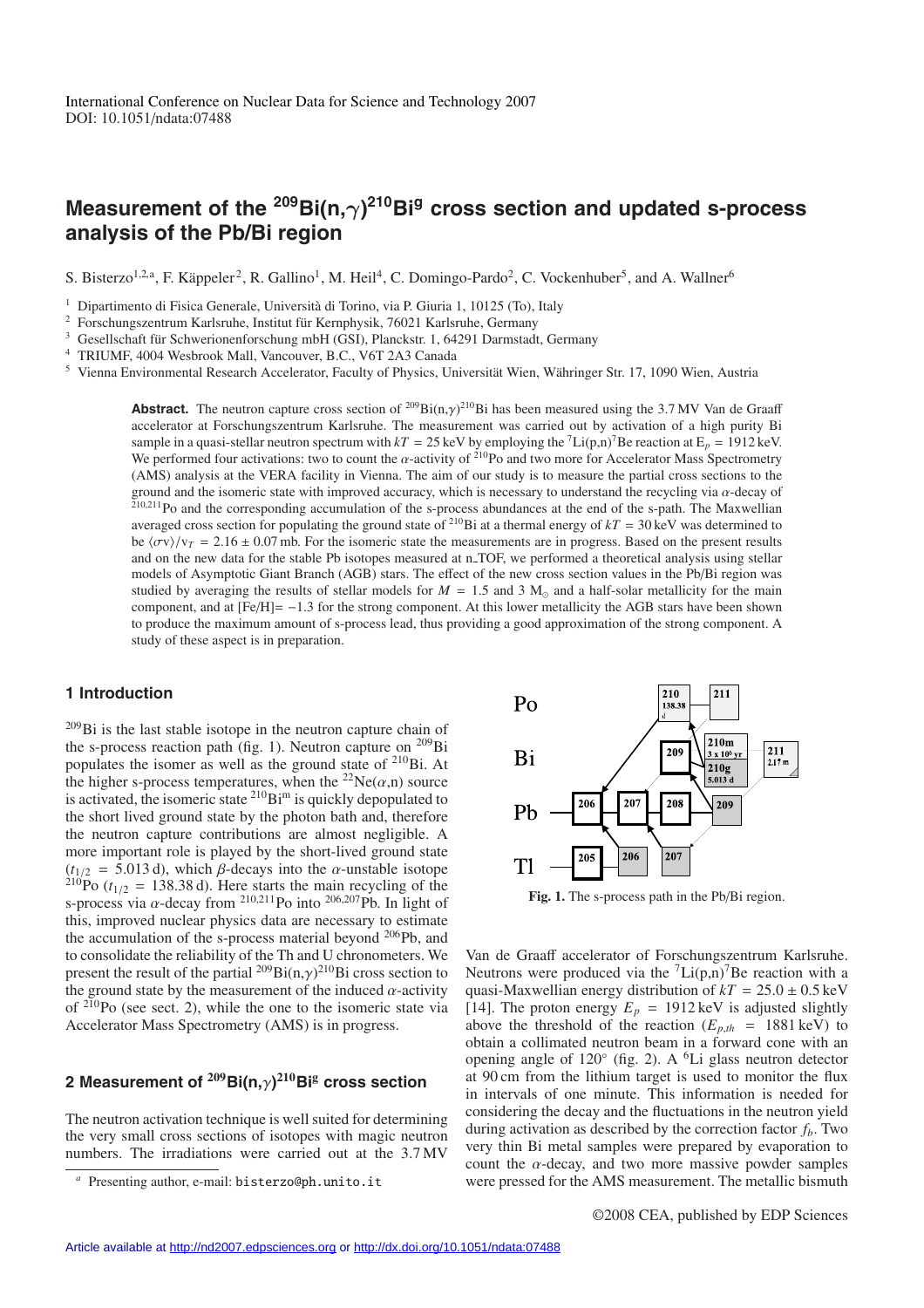1334 International Conference on Nuclear Data for Science and Technology 2007



**Fig. 2.** Schematic setup of the activation measurement at the Van de Graaff accelerator.

had a purity of better than 99.99%. The parameters used during the activation are summarized in table 1: *m* denotes the mass, *d* the diameter, *x* the thickness, *N* the number of atoms in the sample,  $t_a$  the activation time, and  $\Phi$  the total time-integrated neutron flux. The related uncertainties listed in table 2 include the statistical and systematic errors as well.

**Table 1.** Activation parameters related to the investigated samples.

|                                | Bi3   | Bi6  | BiA    | <b>BiB</b> |
|--------------------------------|-------|------|--------|------------|
| $m$ (mg)                       | 2.98  | 2.32 | 214.96 | 233.36     |
| $d$ (cm)                       | 1.00  | 1.00 | 0.60   | 0.60       |
| $x \, (\mu m)$                 | 3.9   | 3.0  | 281.   | 305        |
| $N(10^{18}$ atoms)             | 8.59  | 6.69 | 619.43 | 672.45     |
| $t_a$ (d)                      | 10.74 | 2.65 | 14.22  | 8.71       |
| $\Phi(10^{14} \text{ n/cm}^2)$ | 7.27  | 1.99 | 6.29   | 13.02      |

**Table 2.** Uncertainties of the activation parameters (in %).

|                  | Bi3  | Bi6  | BiA    | <b>BiB</b> |
|------------------|------|------|--------|------------|
| $\boldsymbol{m}$ | 0.01 | 0.01 | < 0.01 | < 0.01     |
| d                | 0.10 | 0.10 | 0.17   | 0.17       |
| $\boldsymbol{x}$ | 1.03 | 1.32 | 0.93   | 0.93       |
| N                | 0.94 | 1.21 | 0.01   | 0.01       |
| $t_a$            | 0.01 | 0.05 | 0.01   | 0.02       |
| Φ                | 1.82 | 3.26 | 0.98   | 1.15       |

During the irradiations the Bi samples were sandwiched between thin gold foils of the same diameter for normalization to the neutron capture cross section of gold at  $kT = 25 \text{ keV}$ , which has been measured with great accuracy [14]. The main uncertainties concerning the evaluation of the averaged neutron flux result from the positioning of the sample between the two gold foils and relative to the target. Commonly, the induced  $\gamma$ -activity is counted after neutron irradiation. In the present case, the  $\gamma$ -lines related to the ground state decay of 210Bi are very weak and are extremely difficult to detect via γ-spectroscopy with Ge-detectors. Therefore, very thin samples have been used in the first two activations for counting the  $\alpha$  particles from the <sup>210</sup>Po decay with negligible absorption losses. Counting of the  $\alpha$ -decay of <sup>210</sup>Po into <sup>206</sup>Pb (E<sub> $\alpha$ </sub> = 5.304 MeV) started  $\approx$  20 days after the end of the activation



**Fig. 3.** The  $\alpha$ -spectrum of the induced <sup>210</sup>Po activity in sample Bi3.

**Table 3.** Parameters of the  $\alpha$ -measurement. Labels a and b denote two different  $\alpha$  counting periods of the same sample.

|                              | Bi3a  | Bi3b  | Bi6a  | Bi6b   |
|------------------------------|-------|-------|-------|--------|
| $t_{w}$ (d)                  | 20.16 | 43.32 | 88.28 | 115.09 |
| $t_c$ (d)                    | 20.50 | 42.50 | 25.75 | 18.03  |
| $C_{\alpha}$                 | 16313 | 14179 | 3368  | 2108   |
| $\epsilon_{\alpha}(10^{-2})$ | 1.499 | 0.761 | 1.499 | 1.499  |
| $f_h$                        | 0.887 | 0.885 | 0.965 | 0.965  |

**Table 4.** Uncertainties of the parameters in table 3 (in %).

| Bi6b   |
|--------|
|        |
| < 0.01 |
| 0.02   |
| 1.42   |
| 0.99   |
|        |

(corresponding to four half-lives of <sup>210</sup>Bi). The  $\alpha$ -counting was performed with a Si-detector  $23.72 \pm 0.14$  mm in diameter, which was mounted in a vacuum chamber several cm in front of the sample. The chamber was evacuated to  $2 \times 10^{-3}$ Pa with an oil-free pump. The  $\alpha$ -spectrum of sample Bi3 is shown in figure 3 as an example.

The  $\alpha$  measurement with the Si detector was carried out at two different distances from the sample Bi3 to evaluate the uncertainties of the detector efficiency. The various parameters and related uncertainties are listed in tables 3 and 4, respectively. The quantities listed are the waiting time between the irradiation and the beginning of  $\alpha$  counting,  $t_w$ , the counting time,  $t_m$ , the number of counts,  $C_\alpha$ , and the detection efficiency,  $\epsilon_{\alpha}$ . The latter quantity was determined by means of a GEANT-4 simulation and includes the uncertainties due to the counting geometry. The factor  $f_b$  is used to correct for the decay of  $210P$ o during the irradiation and for fluctuations in the neutron yield. This factor was evaluated by solving the differential equations of the number of atoms produced and decayed, from the start of the activation until the end of the  $\alpha$ counting with a MATHEMATICA simulation. The uncertainty of *fb* turned out to be negligible since it depends only on the  $^{210}$ Bi and  $^{210}$ Po half-lives.

The experimental results for the  $(n, \gamma)$  cross section to the ground state of 210Bi are summarized in table 5, yielding a weighted mean of

$$
\langle \sigma_g \rangle (^{209} \text{Bi}^g) = 2.23 \pm 0.07 \text{ mbarn}.
$$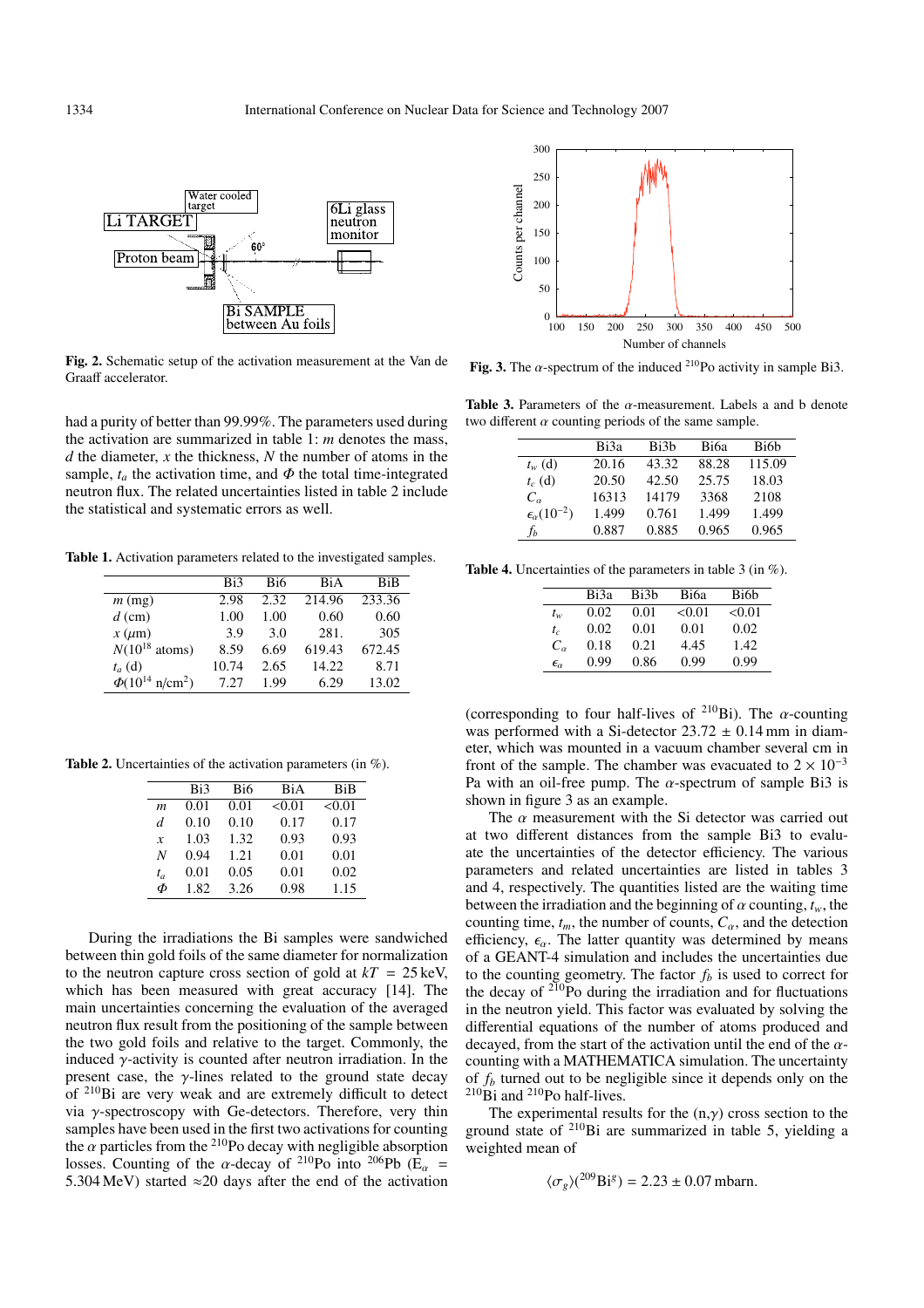**Table 5.** Experimental results for the partial  $(n, \gamma)$  cross section of  $209$ Bi to the ground state  $210$ Bi<sup>g</sup>.

| Samples           | $\sigma_{exp}$ [mbarn] | Total uncertainty [%] |
|-------------------|------------------------|-----------------------|
| Bi3a              | $2.279 \pm 0.047$      | 2.08                  |
| Bi3 <sub>b</sub>  | $2.223 \pm 0.045$      | 2.03                  |
| Bi6a              | $2.197 \pm 0.123$      | 5.61                  |
| Bi <sub>6</sub> h | $2.203 \pm 0.081$      | 3.69                  |
| weighted mean     | $2.23 \pm 0.07$        | 3.14                  |

**Table 6.** Comparison with previous measurements of the partial and total (n, $\gamma$ ) cross sections at  $kT = 30 \,\text{keV}$ .

| References                            | $\sigma_{exp}$ [mbarn] |
|---------------------------------------|------------------------|
| Ratzel et al. 2004 [15] (ground)      | $2.32 \pm 0.14$        |
| This work (ground)                    | $2.16 \pm 0.07$        |
| Domingo-Pardo et al. 2006 [7] (total) | $2.58 \pm 0.50$        |
| Mutti et al. 1998 [13] (total)        | $2.54 \pm 0.48$        |
| Beer et al. 1992 [2] (total)          | $3.12 \pm 0.60$        |



**Fig. 4.** Comparison with partial and total stellar  $(n, \gamma)$  cross sections for  $kT = 30$  keV.

This value agrees within uncertainties with a previous measurement [15], which was carried out by detecting the electrons in the  $\beta$ -decay of <sup>210</sup>Bi<sup>g</sup> (table 6). The agreement is even better if a new measurement of the  $\alpha$ -half-life of <sup>210</sup>Po is considered. As reported in ref. [6], the present preliminary value is  $142.0 \pm 1.1$  d instead of  $138.376 \pm 0.002$  d given in [5]. The uncertainty of the new half life is still limited by the yet short measurement period of less than three half lives. Adopting this value the present experimental cross section becomes  $\langle \sigma_g \rangle (^{209} \text{Bi}^g) = 2.27 \pm 0.07 \text{ mbarn}.$ 

The Maxwellian averaged cross section (MACS) is obtained with a small correction for the cutoff in the experimental spectrum at 106 keV, yielding values of MACS(30 keV)  $\langle \sigma_g \rangle$  = 2.16 ± 0.07 mbarn and 2.20 ± 0.07 mbarn for the decay rates of refs. [5,6], respectively.

The total  $(n, \gamma)$  cross section recently measured at n\_TOF [7] is shown in table 6 together with previous results [2, 13]. By averaging the total cross section values from refs. [7,13] we obtain an isomeric ratio, IR(30 keV)=  $\sigma_m/\sigma_{\text{tot}}$  =  $0.15 \pm 0.42$ , where  $\sigma_m = \sigma_{\text{tot}} - \sigma_g$ . This value is too



#### Bi AMS samples

**Fig. 5.** Signal obtained in the AMS measurement of sample BiA compared to non-irradiated sample material.

uncertain for comparison with the IR values at thermal energy  $(0.025 \,\text{keV})$  reported in refs. [4, 12, 17]. As shown in figure 4, the measurements of the total  $(n, \gamma)$  cross section, which were carried out via the time-of-flight technique, are responsible for the large uncertainty in IR. Therefore it is important to apply the activation technique also for measuring the partial (n, $\gamma$ ) cross section to the isomer <sup>210</sup>Bi<sup>m</sup>. While the long half-life of the isomer  $(t_{1/2} = 3 \times 10^6 \text{ yr})$  makes direct counting of the induced activity extremely difficult, the AMS technique provides an analytical method to detect with very high precision the produced <sup>210</sup>Bi nuclei through direct atom counting. This measurement is presently under way at the VERA facility in Vienna. First runs with this technique have shown that the necessary sensitivity for detecting the  $^{210}Bi^m$ produced in the irradiations of samples BiA and BiB can indeed be reached. Figure 5 shows the signal obtained from the ground state decay of sample BiA compared to the background from non-irradiated material. We are planning to finish this analysis within 2007.

#### **3 Interpretation with stellar models**

The main and strong s-process components are the site of the production of the s abundances from Sr up to Pb and Bi. The main s-process occurs in low mass, thermally pulsing AGB stars with about half of the solar metallicity, whereas the strong s-process takes place in low mass AGB stars of lower metallicity [11, 16]. The major neutron source in these scenarios is the <sup>13</sup>C( $\alpha$ ,n)<sup>16</sup>O reaction, which burns radiatively at  $T \approx 0.9 \times 10^8$  K during the interpulse period. A second weaker neutron source, the <sup>22</sup>Ne( $\alpha$ ,n)<sup>25</sup>Mg reaction, is partially activated during the convective thermal pulses, when the maximum temperature at the bottom of the He burning shell reaches values of  $T \approx 3 \times 10^8$  K. The contribution from the main s-process to  $209$ Bi has been previously determined to 4.9% [1]. The metallicity dependence of the s-process was demonstrated by [11], who found that large amounts of  $208$ Pb and, consequently, a substantial increase of the  $209$ Bi abundance could be obtained at lower metallicities. The strong s-component in the solar system is the result of all previous generations of AGB stars in the Galaxy [18, 19]. With the